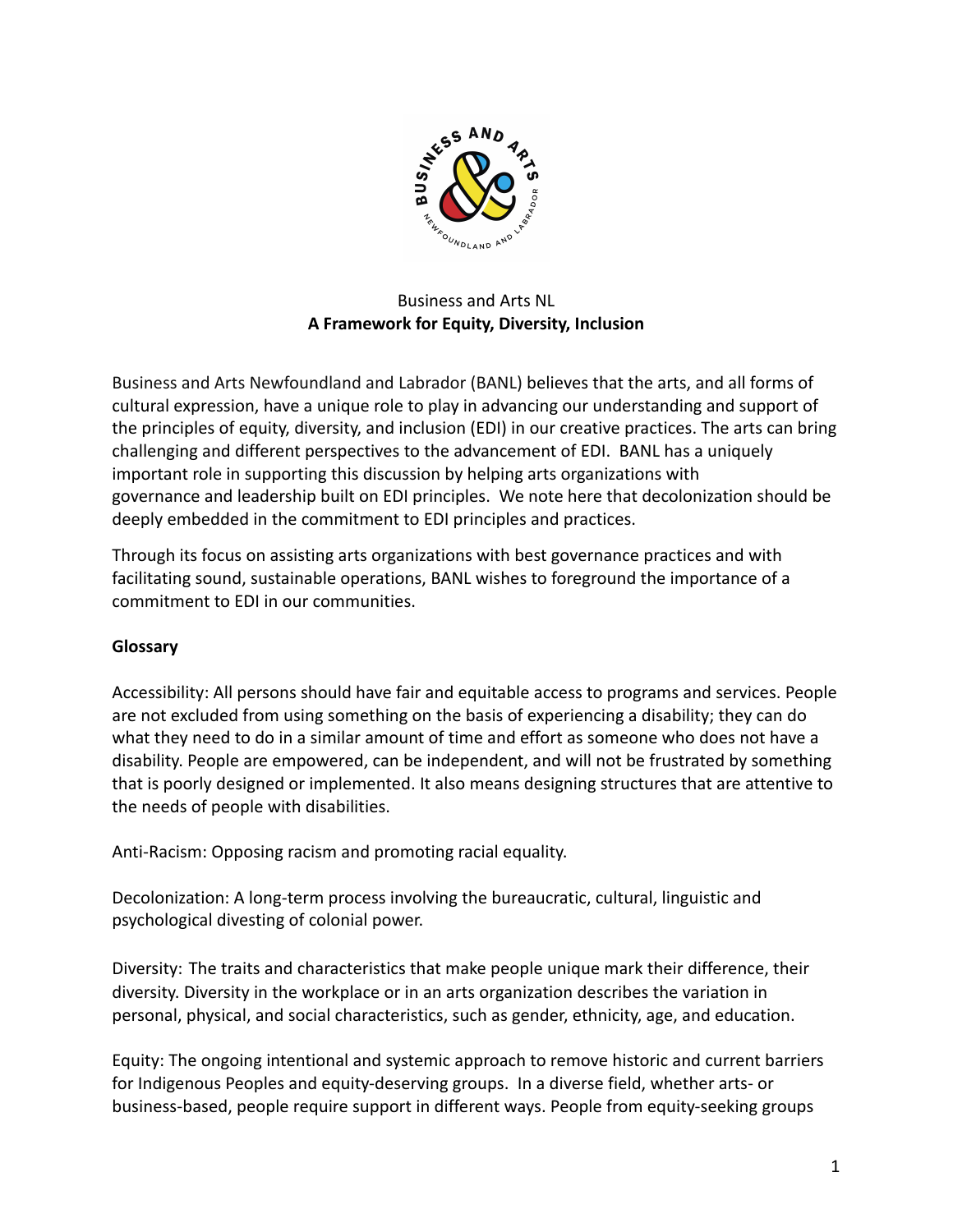often have more barriers to overcome when accessing resources and opportunities than those from dominant or more privileged groups. Equity-inspired design is grounded in respect, and identifies barriers and inequities and helps to elevate the people on the margins to full participation, and creates spaces for meaningful (sometimes difficult) conversations that enable better understanding.

Inclusion: Inclusion is about value, about honouring the quality of human experience. Inclusion is critical for diversity to succeed. Creating an inclusive culture generates productivity and well-being, where all individuals who wish to contribute can do so.

LGBTQ2SIA+: An acronym for Lesbian, Gay, Bisexual, Transgender, Transsexual, Queer and Questioning Two-Spirit, Intersex, Asexual, Plus people.

Systemic Inequities: Systems, policies, practices and procedures such as laws, regulations, and unquestioned social structures tend to normalize or hide inequities.

Universal Design: The design and composition of an environment so that it can be experienced, understood, and used to the greatest extent possible by all people regardless of their age, size, ability, or disability.

#### **Context**

A strategy for advancing EDI in our communities should take into account both our past and present moment, but should also look ahead to social and cultural trends. We support increasing immigration to our province, and need to assess the way newcomers are welcomed, introduced, and integrated into all facets of our society. We need to be vigilant about how the Truth and Reconciliation Committee's calls to action are or are not being advanced, how the persistence of racism and xenophobia harm efforts to create an inclusive civil society, and we need to acknowledge the fluidity of gender categories.

This framework document is being forged in a moment of radical social unrest and change, as the time-honoured structures and assumptions of colonialism, race and class difference are being challenged everywhere, from the streets to the classroom and board room. A global pandemic has put into stark relief the pervasiveness of inequities and social injustice; these are threaded through virtually every aspect of our lives, whether we have recognized them or not.

The 2016 Canadian Census is the most recent detailed enumeration of the Canadian residents. The next census is scheduled for 2021, and will, undoubtedly, reveal significant increase in the immigrant population to all of Canada, including to Newfoundland and Labrador.

According to the 2016 Census, there were 7,540,830 foreign-born individuals living in Canada who had arrived through the immigration process, representing over one-fifth (21.9%) of Canada's total population. This proportion is close to the 22.3% recorded during the 1921 Census, the highest level since Confederation. In 2016, the Atlantic provinces were home to 2.3% of all recent immigrants in Canada. Each of the Atlantic provinces received its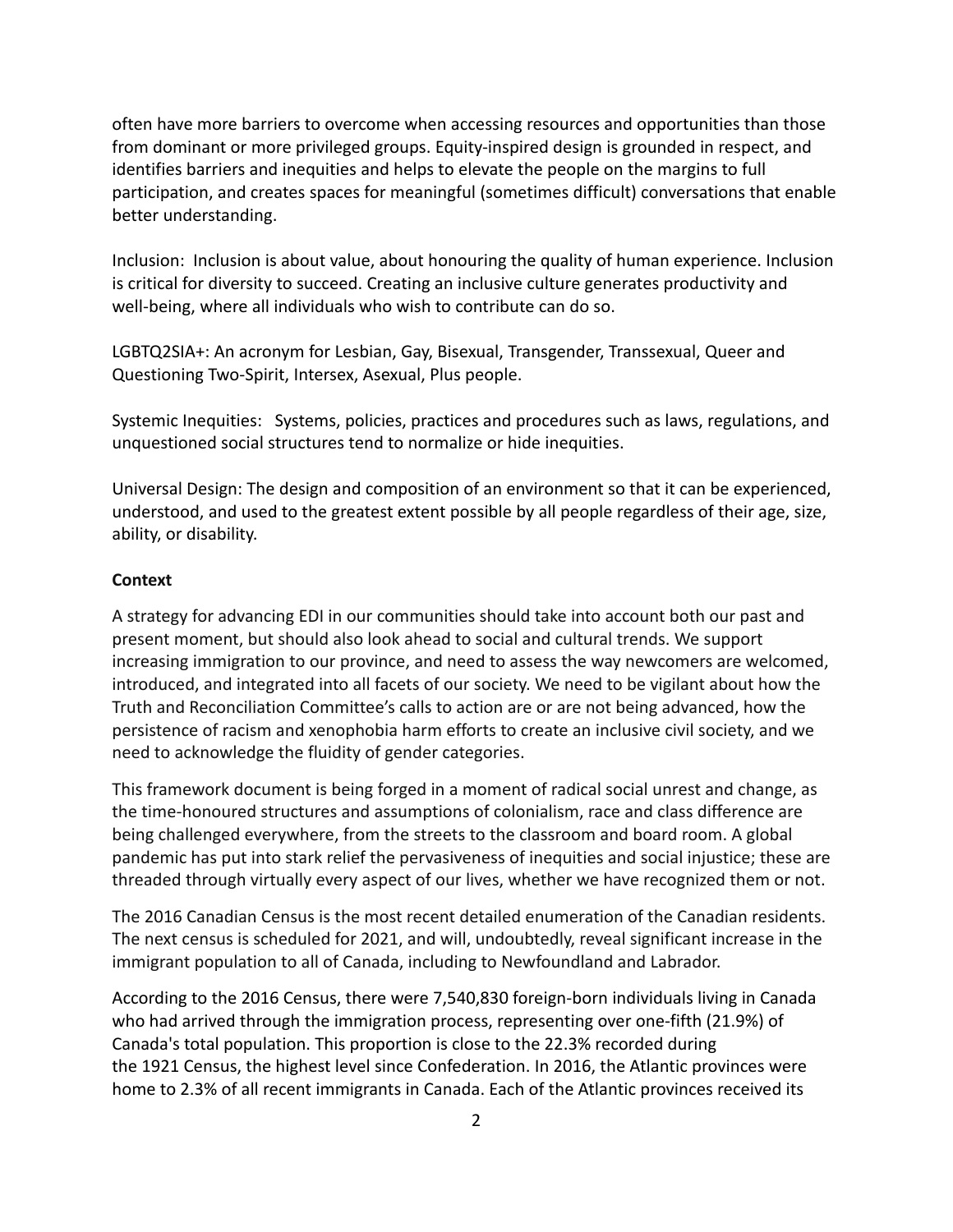largest number of new immigrants, which more than doubled the share of recent immigrants in this region in 15 years. $<sup>1</sup>$ </sup>

The 2016 census identifies Newfoundland and Labrador as being the most linguistically homogeneous province in Canada, with 97.0% of residents reporting English (Newfoundland English) as their mother tongue.<sup>2</sup> The majority of residents are descendants from (other) places in North America and the British Isles. The largest ethnic group in Newfoundland and Labrador is English (39.4%), followed by Irish (19.7%), Scots (6.0%), French (5.5%), and First Nations (3.2%).<sup>3</sup> In Labrador, where the majority of Indigenous people reside, the Indigenous languages Innu-aimun and Inuktitut are also spoken.

Human habitation in Newfoundland and Labrador can be traced back about 9,000 years.<sup>4</sup> Partly because of its geographical uniqueness, but largely because of familiar patterns of colonial settlement, such a long timeline of habitation has discouraged diversity in the population. Notable is the government's official commitment to diversifying the population.

**The Way Forward** on Immigration in Newfoundland and Labrador" is a five-year, collaboration- and partnership-driven roadmap for increasing immigration to 2,500 newcomers by 2022. It is premised on the objectives of improving immigration outcomes and immigration services for increased newcomer attraction and retention. Informed by input from employers, industry and sector groups, cultural communities, labour, K-12 and post-secondary, as well as municipal and federal government and other partners, this action plan recognizes that successful immigrant attraction and retention entails leadership on all fronts: increasing immigration to Newfoundland and Labrador is the responsibility of all stakeholders.

<https://www.gov.nl.ca/immigration/files/ImmigrationInitiatives201920web.pdf>

In June, 2021, the Provincial Government increased investments to support work to welcome 5,100 newcomers per year by 2026, including employment training, foreign qualification recognition, language training, cultural supports, supports to help navigate the immigration system, and with settlement and integration.<sup>5</sup>

Recent data indicates that newcomers to the province are arriving from East and Southeast Asia, the Middle East, Eastern Europe, and Latin, Central, and South American regions. The visual landscape of St. John's is obviously changing, as more and more racialized minorities take up residency, pursue undergraduate and particularly graduate studies at Memorial University, and occupy positions in the workforce. International talent, supported by government and post-secondary immigration and recruitment efforts, has been welcomed, largely benefitting

<sup>2</sup> <sup>1</sup> https://www150.statcan.gc.ca/n1/daily-quotidien/171025/dq171025b-eng.htm

https://www12.statcan.gc.ca/census-recensement/2016/dp-pd/dt-td/Rp-eng.cfm?TABID=2&LANG=E&APATH=3&D ETAIL=0&DIM=0&FL=A&FREE=0&GC=0&GK=0&GRP=1&PID=112255&PRID=10&PTYPE=109445&S=0&SHOWALL=0 &SUB=0&Temporal=2017&THEME=132&VID=0&VNAMEE=&VNAMEF=

<sup>3</sup> <https://web.archive.org/web/20080621074723/http://www40.statcan.ca/l01/cst01/demo26b.htm>

<sup>4</sup> <https://web.archive.org/web/20060510135435/http://www.therooms.ca/museum/mnotes12.asp>

<sup>5</sup> https://www.gov.nl.ca/releases/2021/exec/0623n03/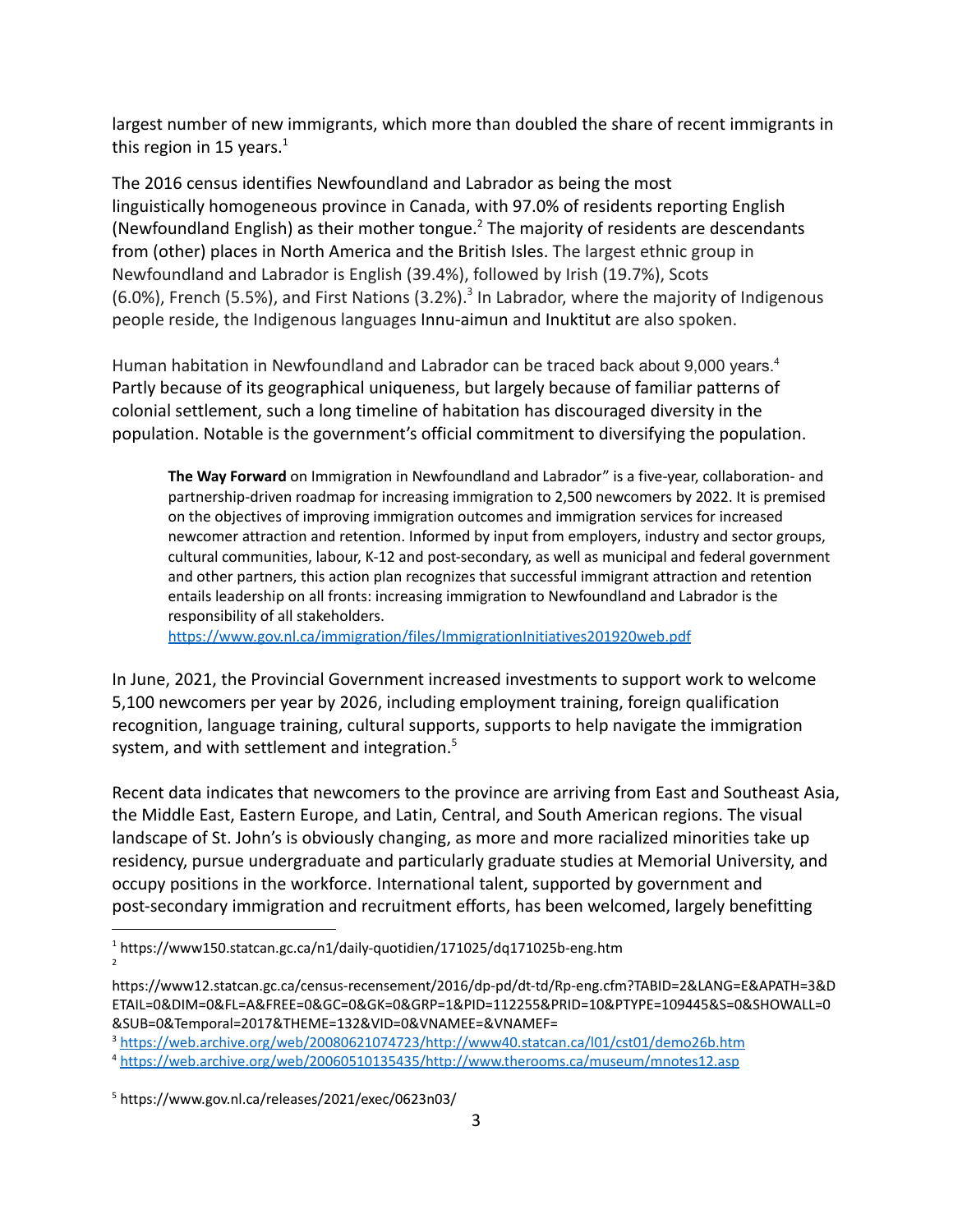the provincial labour force, economy and increasing cultural diversity within communities – including the arts sectors.

The 2021 Census will reveal so much more about demographic changes in the Canadian and provincial context, undoubtedly illuminating a new multicultural reality. To date, data on the provincial government site is remarkably skimpy on these changes, offering population statistics only on age and gender. The interactive map on the StatCan site does indicate immigration country of origin in NL for 2017, suggesting the trend of a more diverse local population. With increased immigration, naturally comes increased representation from racialized individuals, ethnic and religious minorities.

BANL cannot draft an EDI framework without acknowledging the province as the ancestral homelands Mi'kmaq, Beothuk, Inuit and Innu. The 2015 report of the Truth and Reconciliation Commission (TRC) identified 94 Calls to Action. These calls have in turn generated many activities aimed at honouring the findings of the TRC, but in 2019 also reveals "dreadful progress" has been made.<sup>6</sup> The former chair of the TRC, Senator Murray Sinclair, did acknowledge it would take generations to make the changes in Canadian society called for in the report. It is worth noting, in the context of BANL, these two calls directed at the arts and business communities respectively:

63. We call upon the Canada Council for the Arts to establish, as a funding priority, a strategy for Indigenous and non-Indigenous artists to undertake collaborative projects and produce works that contribute to the reconciliation process.

92. Ensure that Aboriginal peoples have equitable access to jobs, training, and education opportunities in the corporate sector, and that Aboriginal communities gain long-term sustainable benefits from economic development projects.

It is well worth asking ourselves how far Canada and the Province have come to honouring these calls to action, how directly, mindfully, our local cultural industries and business practices have responded to them.

The publication of [Demographic Diversity of Artists](https://canadacouncil.ca/-/media/Files/CCA/Research/2020/01/SIA51_Artists_diversity2016.pdf) in Canada in 2016 by the Canada Council underscores the inequities in the arts sector. This report, based on data from the 2016 census, focuses on four demographic groups of artists: women, Indigenous people, members of racialized groups, and members of official language minority groups. The report points out that not only are these demographic groups underrepresented in the arts in Canada, but those who do participate earn well below the already low median salaries of dominant groups.

6

[https://www.aptnnews.ca/national-news/canada-has-made-dreadful-progress-in-fulfilling-trcs-calls-to-action/#:~:t](https://www.aptnnews.ca/national-news/canada-has-made-dreadful-progress-in-fulfilling-trcs-calls-to-action/#:~:text=A%20new%20analysis%20reveals%20) [ext=A%20new%20analysis%20reveals%20"dreadful%20progress"%20has%20been,the%20Yellowhead%20Institute](https://www.aptnnews.ca/national-news/canada-has-made-dreadful-progress-in-fulfilling-trcs-calls-to-action/#:~:text=A%20new%20analysis%20reveals%20) [%20at%20Toronto's%20Ryerson%20University%20Tuesday.](https://www.aptnnews.ca/national-news/canada-has-made-dreadful-progress-in-fulfilling-trcs-calls-to-action/#:~:text=A%20new%20analysis%20reveals%20)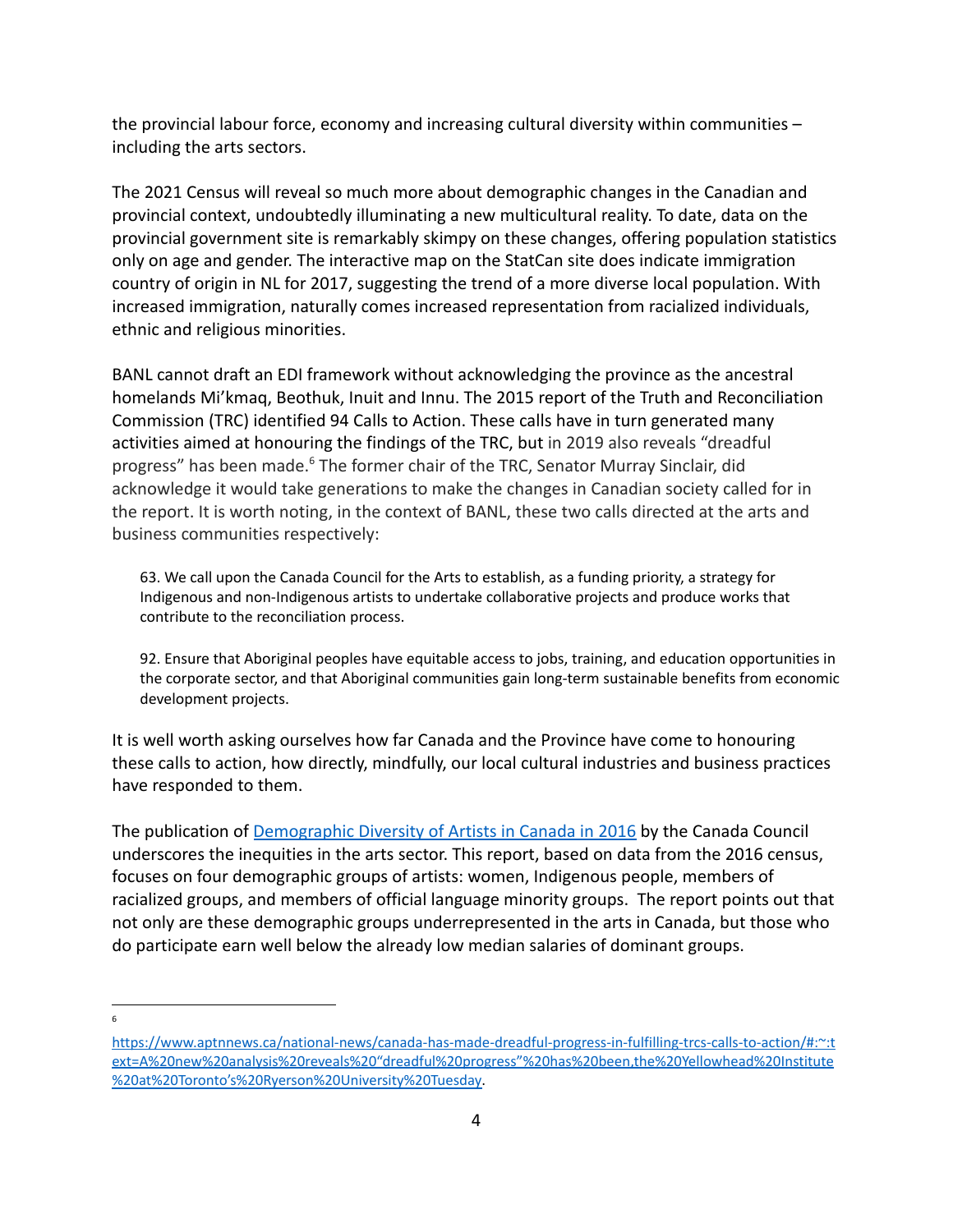### **Equity Diversity Inclusion**

BANL would like to ask to what degree do our arts and business communities reflect the changing face of Canada, the changing face of NL, and our acknowledgment and implementation of the calls to action of the TRC.

How can we ensure that BANL is creating opportunities for full participation in equity-seeking groups (including but not limited to women, racialized peoples, Indigenous peoples, people with diverse gender and/or sexual orientation identities, and people of all abilities) in both the arts and business communities?

BANL commits to the principles and practices of Equity, Diversity, and Inclusion.

### **Business and Arts NL Committment**

This is our expressed commitment to the transformational change necessary to advance equity, diversity, inclusion, and decolonization by those within the communities we serve. It is a recognition of the urgent need for our communities to transform experiences and conditions of inequity faced by, but not limited to, women, Indigenous Peoples, members of visible minority/racialized groups, persons with disabilities, members of LGBTQ2SIA+ communities, as well as linguistic, ethnic, and religious minorities. The endorsement is also a commitment to enact concrete measures necessary to effect change by identifying and eliminating obstacles, barriers and biases that impede accessible, equitable, diverse, inclusive opportunity in our fields of work and in our artistic endeavours as well as in our organizations and offices where our work is located.

- 1. We acknowledge that our artistic and business communities take place on diverse Indigenous territories.
- 2. We affirm the importance of Indigenous languages, appreciate the growth in multilingualism, and recognize the importance of our diverse linguistic inheritance for culture and community.
- 3. We recognize that equity, diversity, and inclusion are foundational to the realization of inclusive excellence in our artistic and business practices, and that the talents of all members of our communities are best achieved in an equitable, respectful, and inclusive learning, teaching, research, and working environment.
- 4. We acknowledge that systemic inequities have impeded the access to and success of various members of our community including, but not limited to women, Indigenous peoples, members of visible/racialized minority groups, persons with disabilities,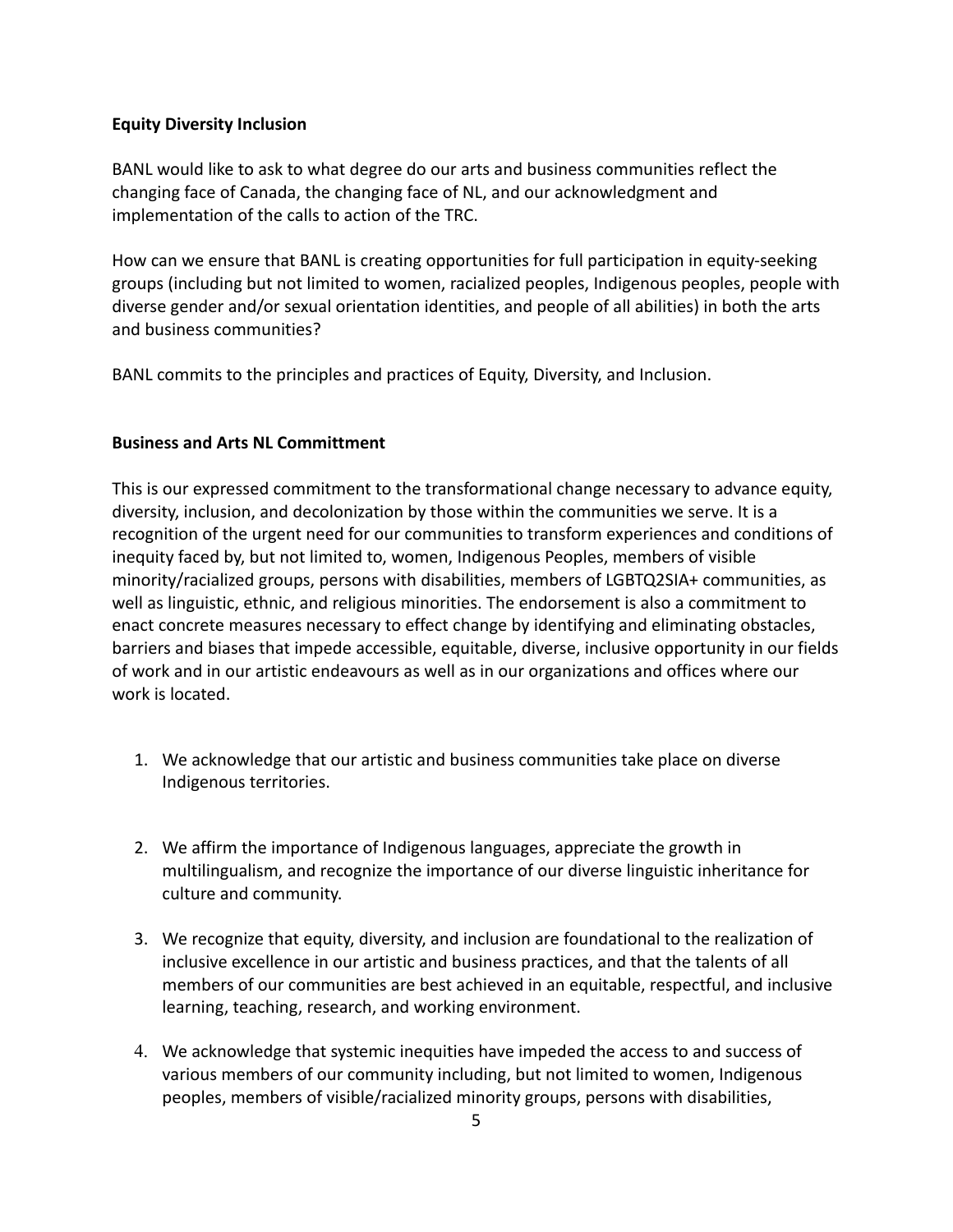members of LGBTQ2SIA+ communities, and individuals of all gender expressions and gender identities.

- 5. We commit to proactive measures to ensure fairness for members of all equity-denied groups including, but not limited to, gender equity, racial equity, disability equity, Indigenous equity, and equity for LGBTQ2SIA+.
- 6. We recognize that a diversity of people from diverse backgrounds and experiences contributes to a diversity of thought and perspectives and, among other things, improves decision-making, creates better collaborative efforts, fuels creativity and innovation, and enhances the environments we inhabit.
- 7. We acknowledge that accessibility, equity, diversity, and inclusion require concrete action and commitment to specific, measurable, achievable, relevant, and time-oriented (SMART) goals and objectives to identify and transform the obstacles, barriers, and biases that impede access to and success within our fields of endeavour.
- 8. We commit to removing barriers and obstacles that impede the equitable representation of women, Indigenous peoples, visible/racialized minorities, persons with disabilities, LGBTQ2SIA+, and individuals of all gender expressions and gender identities, and sharing our work with our stakeholders in our artistic and business practices.
- 9. We commit to including feedback from those within marginalized populations in our evolving work, and to compensate those individuals for their contributions.
- 10. We recognize that an equitable and inclusive workplace is fundamental to human flourishing, and commit to eliminating chilly climates and hostile environments and to creating a healthy culture free from discrimination, harassment, and bullying.
- 11. We recognize that inclusive leadership, governance structures, policies and processes and the active engagement of business and organizational leaders are necessary for the commitment and enactment of systemic change in our society.
- 12. We commit to a spirit of continuous learning, reflection, and improvement.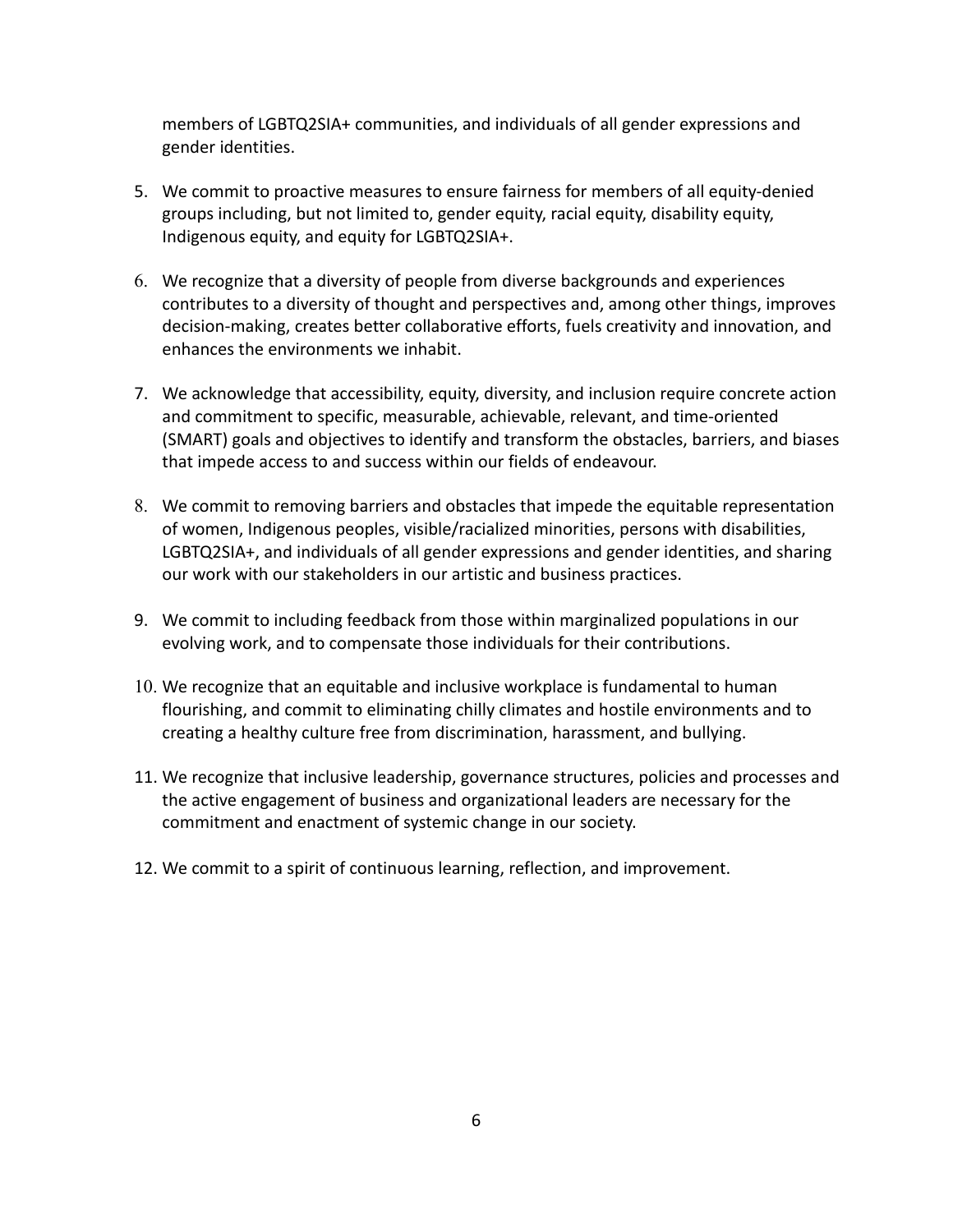## **First Steps**

- Ensure web sites are accessible and acknowledge and commit to the principles of EDI.
- Review governance of organizational structure and assess and modify, as necessary, in order to reflect our commitment to EDI practices.
- Embed EDI principles and anti-racism statements in strategic plans, and ensure mechanisms for benchmarking progress.
- Review EDI goals regularly and benchmark progress, while keeping accurate, intersectional data up to date.
- Embed unconscious bias training in organizational practices.
- Ensure diversity of panels (no manels), shows, workshops, decision making bodies, committees, etc. without tokenism.
- Ensure that, when hosting a conference, meeting, event, or workshop, we acknowledge the treaty and Indigenous peoples' territory of the host site accurately and appropriately.
- Ensure that opening sessions should be a welcome to the territory and an account of its Indigenous history -- a sharing of Indigenous knowledges.
- Work to increase Indigenous participation in the events organized.
- Facilitate spaces at the event meant to specifically engage with First Nations, Métis, and Inuit peoples.
- Adhere to best practices for accessible spaces, websites, and communications.

Business and Arts NL has created an internal Equity, Diversity and Inclusion Committee who are responsible for developing and maintaining our EDI Action Plan. The EDI Committee has also designed a Working Policy to ensure that our values are reflected in our choices as we design programs going forward.

## **List of Resources**

### **Allyship** <https://guidetoallyship.com/#the-work-of-allyship>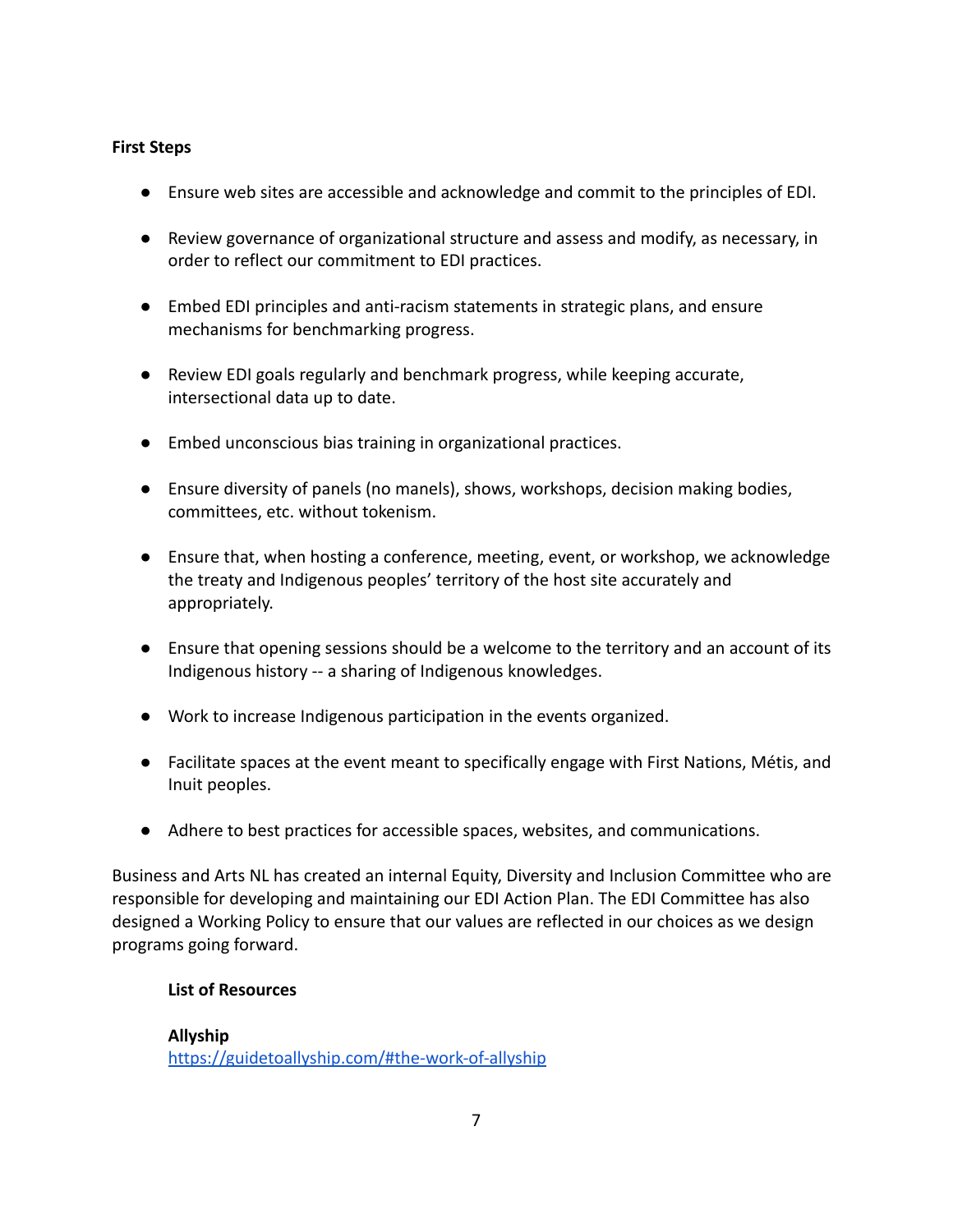https://scholarworks.merrimack.edu/cgi/viewcontent.cgi?article=1027&context=soe\_st udent\_ce

#### **Universal Design and Accessibility**

<http://gaates.org/resources/> https://blog.hootsuite.com/inclusive-design-social-media/ [http://www.humber.ca/makingaccessiblemedia/modules/06/pdf/Accessibility\\_Toolkit\\_Fi](http://www.humber.ca/makingaccessiblemedia/modules/06/pdf/Accessibility_Toolkit_Final.pdf) [nal.pdf](http://www.humber.ca/makingaccessiblemedia/modules/06/pdf/Accessibility_Toolkit_Final.pdf)

#### **Cultural Appropriation**

https://apihtawikosisan.com/2012/01/the-dos-donts-maybes-i-dont-knows-of-cultural-a ppropriation/?fbclid=IwAR3tEVoZruIsr9s2Vr5hQ\_S0lByDgmGk-2tetz\_gCRZVooAT6QvFk9 0btqU

#### **Designing Equitable and Accessible Meetings, Projects, Events and Policies**

[https://communityfoundations.ca/wp-content/uploads/2019/04/Healthy-Communities-I](https://communityfoundations.ca/wp-content/uploads/2019/04/Healthy-Communities-Initiative-Equity-Guidance-Feb-8.pdf) [nitiative-Equity-Guidance-Feb-8.pdf](https://communityfoundations.ca/wp-content/uploads/2019/04/Healthy-Communities-Initiative-Equity-Guidance-Feb-8.pdf)

[https://centreforglobalinclusion.org/wp-content/uploads/2021/04/GDEIB-APRIL-2021-1.](https://centreforglobalinclusion.org/wp-content/uploads/2021/04/GDEIB-APRIL-2021-1.pdf) [pdf](https://centreforglobalinclusion.org/wp-content/uploads/2021/04/GDEIB-APRIL-2021-1.pdf)

https://astro3d.org.au/wp-content/uploads/2019/12/ASTRO-3D-Guide-for-Inclusive-Me etings.pdf

<https://alexwlchan.net/ideas-for-inclusive-events/short-version/> <https://inclusionlens.yorku.ca/>

[https://geekfeminism.wikia.org/wiki/Category:Harassment\\_policy](https://geekfeminism.wikia.org/wiki/Category:Harassment_policy) <https://buffer.com/resources/diversity-events-guidelines/>

https://thecreativeindependent.com/guides/how-to-begin-designing-for-diversity/

### **Indigenization and De-colonization**

[https://musagetes.ca/wp-content/uploads/2019/07/Braiding\\_ReaderWeb.pdf](https://musagetes.ca/wp-content/uploads/2019/07/Braiding_ReaderWeb.pdf) <https://nctr.ca/map.php> [https://blogs.kcl.ac.uk/diversity/2020/05/28/the-reality-of-diversification-without-begin](https://blogs.kcl.ac.uk/diversity/2020/05/28/the-reality-of-diversification-without-beginning-the-process-of-decolonisation/) [ning-the-process-of-decolonisation/](https://blogs.kcl.ac.uk/diversity/2020/05/28/the-reality-of-diversification-without-beginning-the-process-of-decolonisation/)

<https://native-land.ca/>

https://www.queensu.ca/ctl/teaching-support/decolonizing-and-indigenizing/what-deco lonizationindigenization

#### **Land Acknowledgement**

<https://firstlightnl.ca/site/uploads/2020/08/First-Light-Land-Acknowledgment.pdf> <https://apihtawikosisan.com/2016/09/beyond-territorial-acknowledgments/>

#### **Language**

https://www.crrf-fcrr.ca/en/resources/glossary-a-terms-en-gb-1?letter=r&cc=p **Useful Statistics**